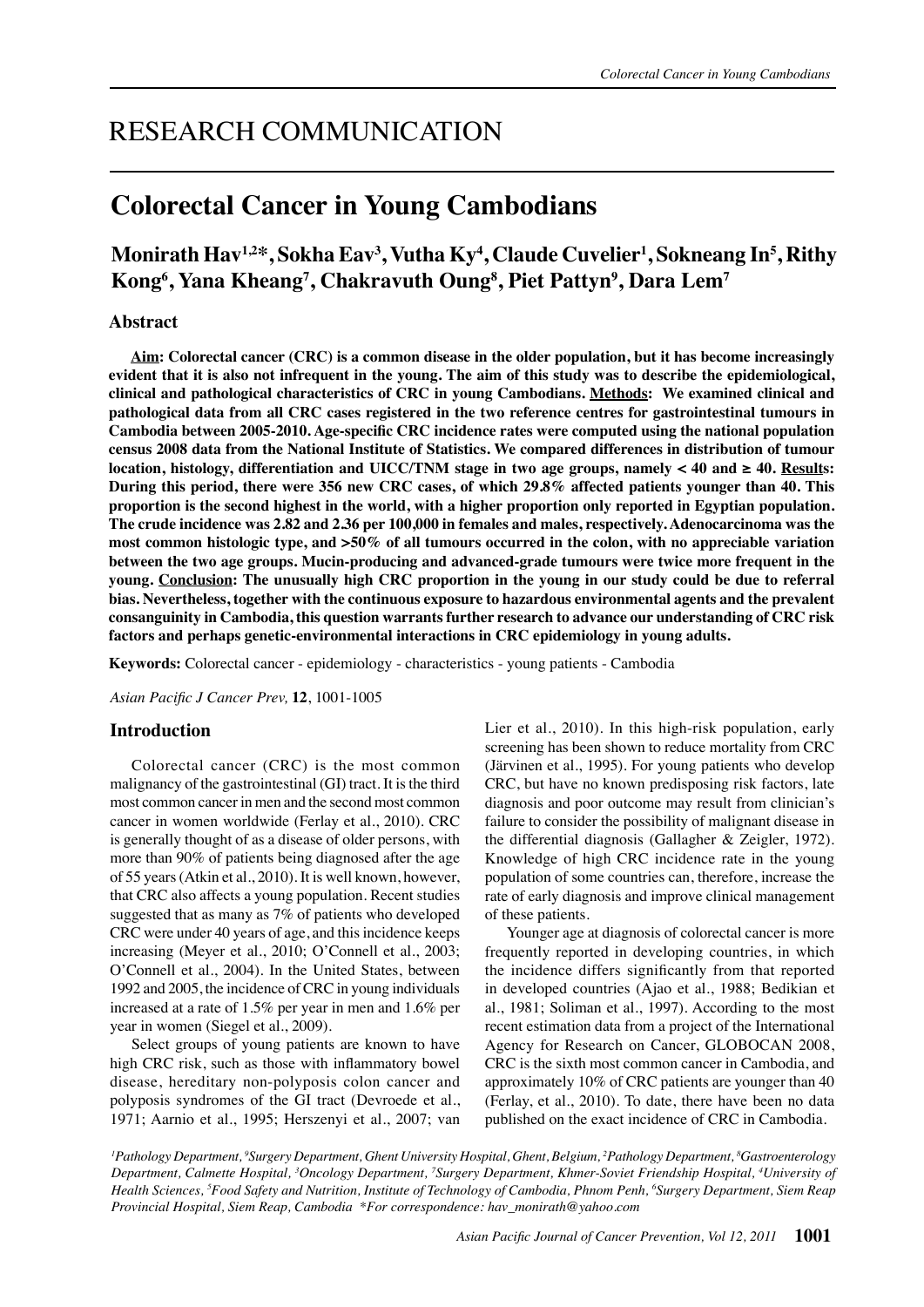#### *Monirath Hav et al*

The purpose of this study is to describe the epidemiological, clinical and pathological characteristics of CRC in young Cambodian patients.

#### **Materials and Methods**

Clinical and pathological data on all primary colorectal cancer cases diagnosed between 2005 and 2010 were obtained from the database of the Reference Center for Gastro-intestinal Tumours Surgery and Marie Curie Cancer Center, both located in Khmer-Soviet Friendship Hospital in Phnom Penh, the capital city of Cambodia. For diagnosis and mainly for treatment, patients were referred from all provinces in Cambodia and from both private and public hospitals. There are no other centres offering standard CRC treatment in this country. Agespecific colorectal cancer incidence rates per 100 000 were computed based on CRC data in these two centres and Cambodian population census 2008 data from the National Institute of Statistics (http://www.nis.gov.kh/). We compared the difference in distribution of tumour location, histology, differentiation and UICC/TNM stage in two age groups, namely  $< 40$  and  $\geq 40$  years old. Data are expressed as mean ± SD unless stated otherwise. SPSS 16.0.0 statistical software system (SPSS Inc., Chicago, IL, USA) was used for all analyses. A P value of < 0.05 is considered statistically significant. A study of patient survival was not possible due to very limited follow-up data.

## **Results**

Between 2005 and 2010, there were 356 newly diagnosed CRC cases, of which 106 (29.8%) affected patients younger than 40. The mean age at diagnosis was  $49 \pm 16$  years. Female patients constituted 57% (n=202) of the total CRC cases, with a female-to-male ratio of 1.31. There was no significant difference in sex distribution between the two age groups (Table 1). Calculation of 2005-2010 age-specific incidence rates showed a crude incidence of 2.82 and 2.36 per 100 000 in females and males, respectively. Women had a peak of CRC incidence in the 6th decade followed by a second peak in the 7th decade, whereas men had the highest risk of developing CRC in their 7th decade of life (Figure 1).

For all ages, adenocarcinoma was the most common histologic type, and more than one half of all tumours



**Figure 1. Age-specific Colorectal Cancer Incidence Rates per 100 000**

#### **Table 1. Clinical and Pathologic Characteristics of the 356 CRC Cases in this Study**

| Characteristics         | $<$ 40         | $>40$            | p value  |       |
|-------------------------|----------------|------------------|----------|-------|
| Gender                  | 106            | 250              | 0.332    |       |
| Female                  | 56 (52.8)      | 146 (58.4)       |          |       |
| Male                    | 50 (47.2)      | 104(41.6)        |          |       |
| Tumour histologic type  | 106            | 250              |          |       |
| Adenocarcinoma          | 97 (91.5)      | 241 (96.4)       | 0.054    |       |
| Non-adenocarcinoma      | 9(8.5)         | 9(3.6)           |          |       |
| Colon tumour            | 68             | 155              |          |       |
| Adenocarcinoma          | 60(88.2)       | 150 (96.8)       |          | 100.0 |
| Carcinoid               | 0              | $\boldsymbol{0}$ |          |       |
| <b>GIST</b>             | $\theta$       | $\overline{0}$   |          |       |
| Leiomyosarcoma          | 1<br>(1.5)     | $\theta$         |          |       |
| Lymphoma                | 7(10.3)        | 5(3.2)           |          | 75.0  |
| Rectum tumour           | 38             | 95               |          |       |
| Adenocarcinoma          | 37 (97.4)      | 91 (95.8)        |          |       |
| Carcinoid               | $\overline{0}$ | 1(1.1)           |          |       |
| <b>GIST</b>             | $\theta$       | 1(1.1)           |          | 50.0  |
| Leiomyosarcoma          | (0.8)<br>1     | 2(2.1)           |          |       |
| Lymphoma                | $\theta$       | 0                |          |       |
| Tumour histologic grade | 59             | 146              | < 0.001  | 25.0  |
| Grade 1 & 2             | 29 (49.1)      | 113 (77.4)       |          |       |
| Grade 3 & mucin         | 30(50.9)       | 33 (22.6)        |          |       |
| UICC stage              | 40             | 106              | 0.457    |       |
| Stage I                 | 6(15.0)        | 27(25.5)         |          | 0     |
| Stage II                | 9(22.5)        | 27(25.5)         |          |       |
| Stage III               | 20(50.0)       | 43 (40.6)        |          |       |
| Stage IV                | 5(12.5)        | 9(8.5)           |          |       |
| Locations               | 106            | 250              | 0.700    |       |
| Colon                   | 68 (64.2)      | 155(62.0)        |          |       |
| Rectum                  | 38 (35.9)      | 95 (38.0)        |          |       |
| Colon                   | 68             | 155              | $0.087*$ |       |
| Descending colon        | 17(25.0)       | 65 (41.8)        |          |       |
| Ascending colon         | 23 (33.8)      | 50 (32.6)        |          |       |
| Transverse colon        | 5(7.4)         | 3(1.8)           |          |       |
| Colon, unspecified      | 23 (33.8)      | 37 (23.8)        |          |       |

\* 'Colon, unspecified' excluded from correlation analysis; UICC, Union for International Cancer Control

occurred in the colon, roughly one third of which was found in the right colon. There was no appreciable variation of tumour location between both age groups (Table 1). Mucin-producing and advanced-grade tumours were 2 times higher in proportion in the younger patients  $(p < 0.001)$ . Advanced stage (III and IV) at diagnosis was observed in a slightly higher proportion in the younger  $(61\%)$  than in the older (49%) group (Table 1).

## **Discussion**

Although CRC is a common disease in the older population, it has been evident since the largest systemic review that the disease is not infrequent in the young (O'Connell, et al., 2004). In this study, CRC proportion in patients aged  $< 40$  (29.78%) is the second highest among the rates reported for CRC in Asia, Europe, USA, the Middle East and New Zealand for the same age group (Figure 2).

Most of the studies on CRC in the young have looked at clinicopathological features of tumours and patients' prognosis and survival. However, very few studies have described the risk factors for development of colorectal cancer at such young age. Among the 3 well documented **20.3 6.3 10.1**

**46.8 56.3**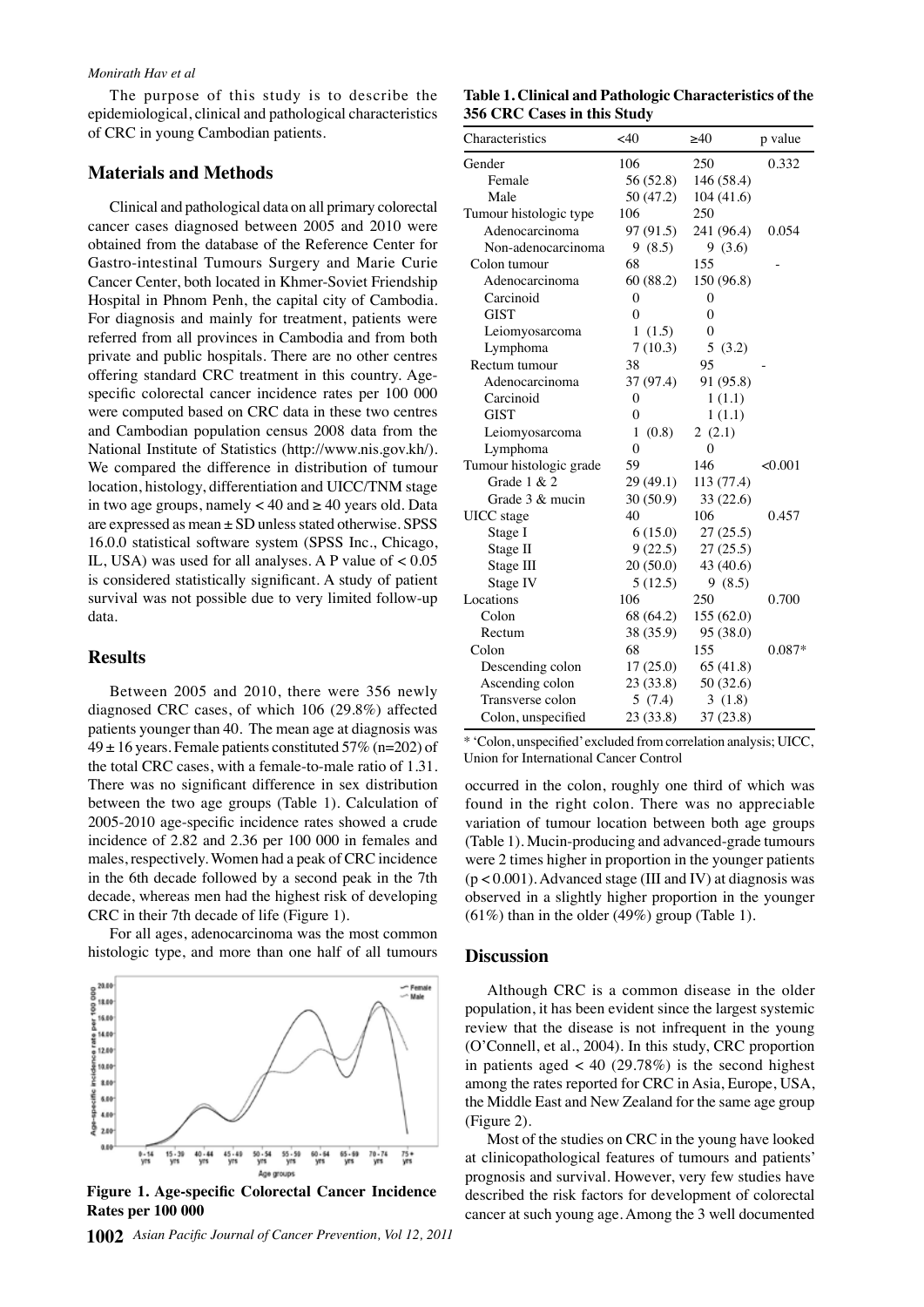

**Figure 2. Comparison of CRC Proportions in Patients**  Younger than 40. USA, New Zealand and different countries in Asia, Europe and the Middle East (Ohman, 1982; Adloff et al., 1986; Okuno et al., 1987; Domergue et al., 1988; Isbister & Fraser, 1990; Griffin et al., 1991; Isbister, 1992; Yilmazlar et al., 1995; Soliman, et al., 1997; de Silva et al, 2000; Singh et al., 2002; Al-Jaberi et al, 2003; Ansari et al., 2006; Ferlay et al., 2010)

categories of predisposing conditions, namely dietary, environmental and genetic, the last has been most frequently found in the young population (Liu et al., 1995).

Two principal forms of hereditary CRC are familial adenomatous polyposis (FAP) and Lynch syndrome. The latter, also called hereditary nonpolyposis colorectal cancer (HNPCC), is a common autosomal dominant syndrome characterized by microsatellite instability and early age at onset of neoplastic lesions in a variety of tissues (e.g., endometrial, gastric, renal, ovarian, and skin). FAP, accounting for  $< 1\%$  of CRC, is also an autosomal dominant disease classically characterized by the development of hundreds to thousands of adenomas throughout the rectum and colon during the second decade of life. Classic FAP results from a germline APC mutation (McCart et al., 2008). A subset of individuals with clinical features of FAP will instead carry a mutation in the MUTYH gene (Sampson et al., 2005). Individuals with HNPCC and FAP carry about an 80% and 100% chance of developing CRC, respectively (Hampel & Peltomaki, 2000). MacGillivary et al (1991) observed HNPCC in young adults in 2% of their colorectal cancer cases, while FAP was reported in 8.1% (Martin et al., 1981) and 10% (MacGillivray, et al., 1991) of young patients . However, these genetic changes have not been tested in Cambodian CRC.

Family history and parental consanguinity have been demonstrated to be strongly associated with CRC development in the Arab population (Bener et al., 2010). Even though family history of our CRC patients has not been studied, consanguinity, which is also prevalent in Cambodian residents, can be a contributing factor in increasing the risk of early CRC onset in this population.

Colorectal cancer incidence rates are increasing in countries that are undergoing rapid industrialization because of the lifestyle risk factors including diet, physical activity, and obesity which play an essential role in the etiology of the disease. Peters et al. (1989), investigating the diet of individuals under 45 years of age in California, found that deep fried foods as well as barbecued or

smoked meats increased the risk of cancers of the caecum and ascending colon in this subset of population. On the contrary, a recent study by our group, which focused on assessment of the overall impact of dietary intake on CRC development, did not confirm lifestyle as a risk factor for CRC in Cambodian population. The study looked at the risks and benefits of dietary intake (i.e., food type, meat doneness level, quantity, frequency and cooking methods) as well as obesity in 941 Cambodians, aged 25 to 65, in 4 different regions including the capital city of Cambodia. Overweight, defined by body mass index (BMI) of 25–29.9 kg/m2, and obesity (BMI  $\geq$  30 kg/m2) were found only in 13.92% and 2.44%, respectively, in this cohort. Results from this study suggested that dietary habits in this population appeared to be protective against CRC development and that adaptation of western-style diet occurred only in a minority of the study cohort, mainly in those living in the capital city (unpublished data).

Environmental factors such as exposure to pesticides and other chemical substances have been associated with colorectal cancer in young adults. Pratt et al. (1977) investigated a cluster of 13 adolescents with advanced, poorly differentiated CRC. Nine of the 13 patients had a history of exposure to agricultural pesticides and other chemicals used in growing cotton, rice and soybeans on southern US farms. According to the Cambodian population census 2008, about 75% of Cambodians are engaged in agriculture. Highly toxic pesticides belonging to WHO class  $I + II$  and banned or restricted by the Cambodian law are widely used in the country (Jensen et al., 2011). This could be one of the factors contributing to the early occurrence of CRC in Cambodian population.

In Cambodia, Schistosoma mekongi is endemic with an estimated total population at risk of 80,000 (Urbani et al., 2002). Unlike the more common species of Schistosoma such as S. mansoni and S. haematobium that are associated with the development of malignant neoplasms (Noeman et al., 1994), no studies have demonstrated the possible role of S. mekongi infection in neoplastic processes.

Regarding tumour location and histology, the findings that more than half of our CRC cases were diagnosed in the colon and that adenocarcinoma was the commonest histologic type are in agreement with most studies (O'Connell, et al., 2004). Right-sided tumours accounted for roughly 30% of all cases. Moreover, we found that mucinous and advanced-grade tumours were twice more frequent in the younger age group than in the older. More than half of our CRC patients presented with advanced disease. This could be explained by the lack of CRC screening in Cambodia. There was no significant difference between the numbers of young and old patients presenting with advanced colorectal cancer, but information on this parameter was available for only 41% of cases.

In summary, we found that approximately 30% of Cambodian CRC patients were younger than 40. For the same age group, this proportion is remarkably higher than that estimated by GLOBOCAN 2008, in which CRC rates in Cambodia were computed based on observed cancer rates in Thailand (Ferlay, et al., 2010). It can be speculated that the unusually high CRC proportion in the young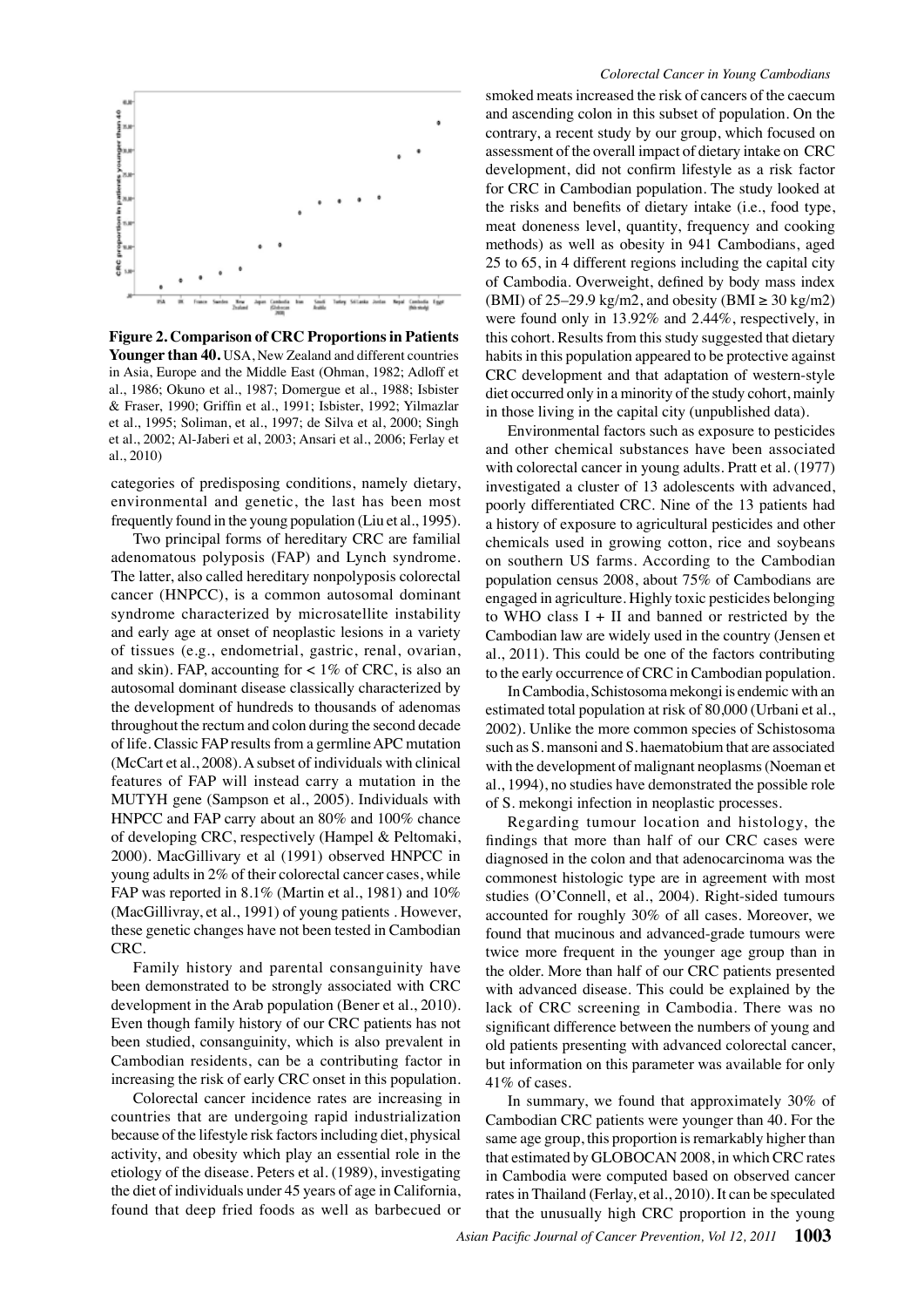#### *Monirath Hav et al*

observed in our study might result from referral bias. Although the two referral centres received CRC patients from all provinces, the unfavorable economic status and attitude of most Cambodians allow us to assume that many old people diagnosed with CRC elsewhere might have refused treatment and that some other patients, particularly those living in along the borders with Thailand and Vietnam, might have gone for treatment in these two countries. Nevertheless, this peculiarly high proportion of early-onset CRC, the continuous exposure to hazardous environmental agents, and the prevalent consanguinity in Cambodia justify further research, which will advance our understanding of the risk factors for the disease in young adults. These studies should investigate environmental exposures, family history, and consanguinity as well as explore gene–environment interactions in colorectal cancer carcinogenesis in this high-risk population.

## **Acknowledgements**

The authors would like to thank Prof. dr. Karel Geboes, Prof. dr. Wim Ceelen, Dr. Sowath Ly and Dr. Kathleen Lambein for their help in editing this manuscript. They declare that there is no conflict of interest associated with this work.

## **References**

- Aarnio M, Mecklin JP, Aaltonen LA, et al (1995). Life-time risk of different cancers in hereditary non-polyposis colorectal cancer (HNPCC) syndrome. *Int J Cancer*, **64**, 430-3.
- Adloff M, Arnaud JP, Schloegel M, et al (1986). Colorectal cancer in patients under 40 years of age. *Dis Colon Rectum*, **29**, 322-5.
- Ajao OG, Adenuga MO, Ladipo JK (1988). Colorectal carcinoma in patients under the age of 30 years: a review of 11 cases. *J R Coll Surg Edinb*, **33**, 277-279.
- Al-Jaberi TM, Yaghan RJ, El-Heis HA (2003). Colorectal cancer in young patients under 40 years of age. Comparison with old patients in a well defined Jordanian population. *Saudi Med J*, **24**, 871-4.
- Ansari R, Mahdavinia M, Sadjadi A, et al (2006). Incidence and age distribution of colorectal cancer in Iran: Results of a population-based cancer registry. *Cancer Letters*, **240**, 143-7.
- Atkin, W. S., Edwards, R., Kralj-Hans, I., et al (2010). Once-only flexible sigmoidoscopy screening in prevention of colorectal cancer: a multicentre randomised controlled trial. *Lancet*, **375**, 1624-33.
- Bedikian AY, Kantarjian H, Nelson RS, et al (1981). Colorectal cancer in young adults. *South Med J*, **74**, 920-4.
- Bener A, Moore MA, Ali R, et al (2010). Impacts of family history and lifestyle habits on colorectal cancer risk: a casecontrol study in Qatar. *Asian Pac J Cancer Prev*, **11**, 963-8.
- De Silva MV, Fernando MS, Fernando D (2000). Comparison of some clinical and histological features of colorectal carcinoma occurring in patients below and above 40 years. *Ceylon Med J*, **45**, 166-8.
- Devroede GJ, Taylor WF, Sauer WG, et al (1971). Cancer risk and life expectancy of children with ulcerative colitis. *N Engl J Med*, **285**, 17-21.
- Domergue J, Ismail M, Astre C, et al (1988). Colorectal carcinoma in patients younger than 40 years of age. Montpellier Cancer Institute experience with 78 patients. *Cancer*, **61**, 835-40.
- **1004** *Asian Pacific Journal of Cancer Prevention, Vol 12, 2011*
- Ferlay J, Shin H, Bray F, et al (2010). Estimates of worldwide burden of cancer in 2008: GLOBOCAN 2008. *Int J Cancer*.
- Gallagher E, Zeigler MG (1972). Rectal carcinoma in patients in second and third decades of life. *Am J Surgery*, **124**, 655.
- Griffin PM, Liff JM, Greenberg RS, et al (1991). Adenocarcinomas of the colon and rectum in persons under 40 years old. A population-based study. *Gastroenterology*, **100**, 1033-40.
- Hampel H, Peltomaki P (2000). Hereditary colorectal cancer: risk assessment and management. *Clinical Genetics*, **58**, 89-97.
- Herszenyi L, Miheller P, Tulassay Z (2007). Carcinogenesis in inflammatory bowel disease. *Dig Dis*, **25**, 267-9.
- Isbister WH (1992). Colorectal cancer below age 40 in the Kingdom of Saudi Arabia. *Aust N Z J Surg*, **62**, 468-72.
- Isbister WH, Fraser J (1990). Large-bowel cancer in the young: a national survival study. *Dis Colon Rectum*, **33**, 363-6.
- Jensen HK, Konradsen F, Jørs E, et al (2011). Pesticide Use and Self-Reported Symptoms of Acute Pesticide Poisoning among Aquatic Farmers in Phnom Penh, Cambodia. J *Toxicol*, **63**, 981-4.
- Järvinen HJ, Mecklin JP, Sistonen P (1995). Screening reduces colorectal cancer rate in families with hereditary nonpolyposis colorectal cancer. *Gastroenterology*, **108**, 1405-11.
- Liu B, Farrington SM, Petersen GM, et al (1995). Genetic instability occurs in the majority of young patients with colorectal cancer. *Nat Med*, **1**, 348-52.
- MacGillivray DC, Swartz SE, Robinson AM, et al (1991). Adenocarcinoma of the colon and rectum in patients less than 40 years of age. *Surg Gynecol Obstet*, **172**, 1-7.
- Martin EW, Joyce S, Lucas J, et al (1981). Colorectal carcinoma in patients less than 40 years of age: pathology and prognosis. *Dis Colon Rectum*, **24**, 25-8.
- McCart AE, Vickaryous NK, Silver A (2008). Apc mice: Models, modifiers and mutants. *Pathology Res Pract*, **204**, 479-90.
- Meyer JE, Narang T, Schnoll-Sussman, et al (2010). Increasing incidence of rectal cancer in patients aged younger than 40 years: an analysis of the surveillance, epidemiology, and end results database. *Cancer*, **116**, 4354-9.
- Noeman SA, Sharada K, el Dardiry S, et al (1994). Significance of tumour markers in colorectal carcinoma associated with Schistosomiasis. *Bangladesh Med Res Counc Bull*, **20**, 12-20.
- O'Connell JB, Maggard, M. A., et al (2003). Rates of colon and rectal cancers are increasing in young adults. *Am Surg*, **69**, 866-72.
- O'Connell JB, Maggard MA, Livingston EH, et al (2004). Colorectal cancer in the young. *Am J Surg*, **187**, 343-8.
- Ohman U (1982). Colorectal carcinoma in patients less than 40 years of age. *Dis Colon Rectum*, **25**, 209-14.
- Okuno M, Ikehara T, Nagayama, M, et al (1987). Colorectal carcinoma in young adults. *Am J Surg*, **154**, 264-8.
- Peters RK, Garabrant DH, Yu MC, et al (1989). A case-control study of occupational and dietary factors in colorectal cancer in young men by subsite. *Cancer Res*, **49**, 5459-68.
- Pratt CB, Rivera G, Shanks E, et al (1977). Colorectal carcinoma in adolescents implications regarding etiology. *Cancer*, **40** , 2464-72.
- Sampson JR, Jones S, Dolwani S, et al (2005). MutYH (MYH) and colorectal cancer. *Biochem Soc Trans*, **33**, 679-83.
- Siegel RL, Jemal A, Ward EM (2009). Increase in incidence of colorectal cancer among young men and women in the United States. *Cancer Epidemiol Biomarkers Prev*, **18**, 1695-8.
- Singh Y, Vaidya P, Hemandas AK, et al (2002). Colorectal carcinoma in Nepalese young adults: presentation and outcome. *Gan To Kagaku Ryoho*, **29**, 223-9.